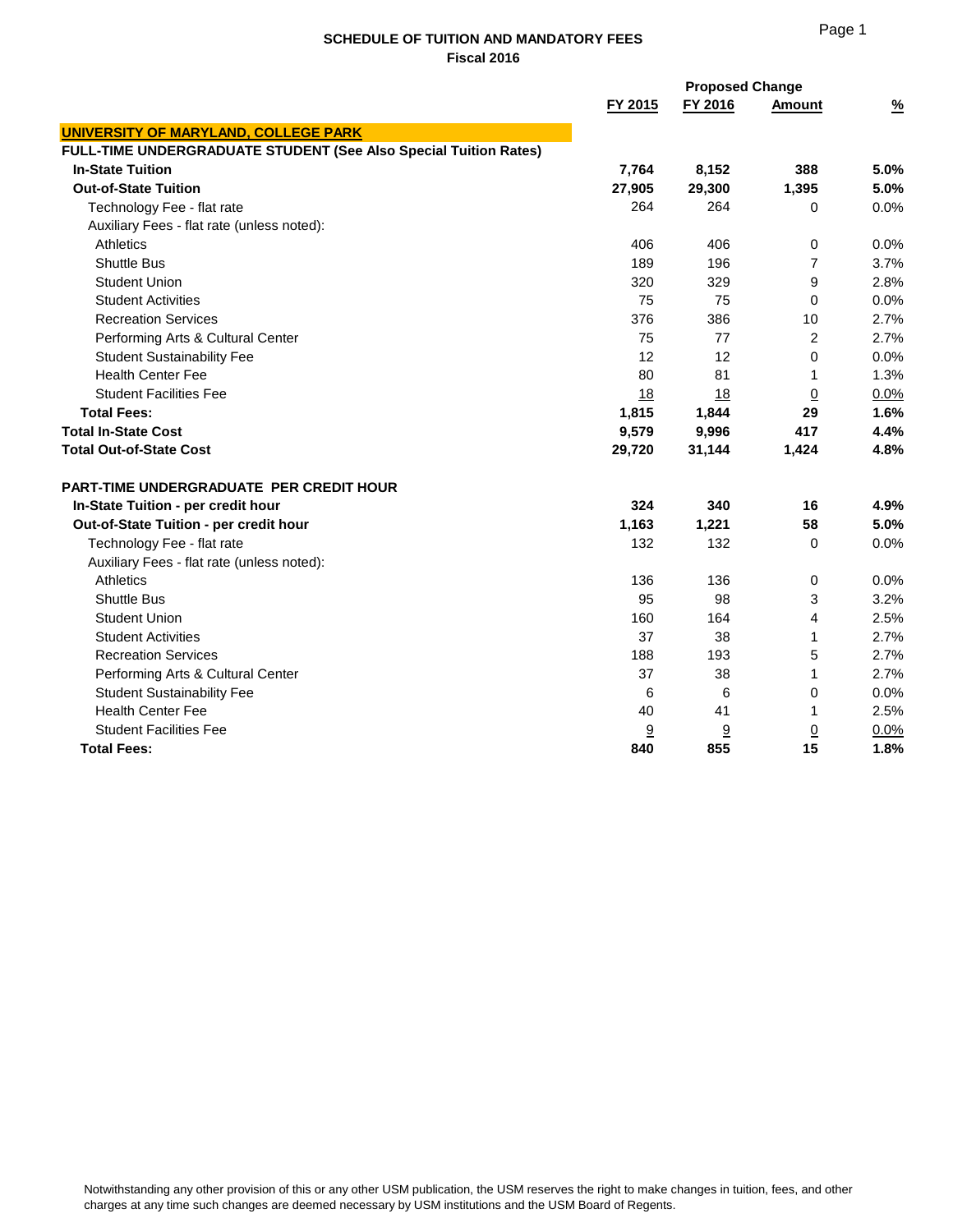|                                                                                                                                                                                                                |                    | <b>Proposed Change</b> |                       |               |  |
|----------------------------------------------------------------------------------------------------------------------------------------------------------------------------------------------------------------|--------------------|------------------------|-----------------------|---------------|--|
|                                                                                                                                                                                                                | FY 2015            | FY 2016                | <b>Amount</b>         | $\frac{9}{6}$ |  |
| <b>SPECIAL TUITION RATES FOR UNDERGRADUATES:</b><br><b>JUNIORS &amp; SENIORS MAJORING IN BUSINESS, ENGINEERING, &amp; COMPUTER SCIENCE</b>                                                                     |                    |                        |                       |               |  |
| These students pay the annual standard tuition and mandatory fees above PLUS the annual differential pricing rate.<br>In-State and Out-of-State undergraduate students pay the same differential pricing rate. |                    |                        |                       |               |  |
| Full-time Undergraduate Jr./Sr. rate                                                                                                                                                                           | $\mathbf 0$        | 700                    | 700                   | N/A           |  |
| Part-time Undergraduate Jr./Sr. rate (per credit hour)                                                                                                                                                         | 0                  | 29                     | 29                    | N/A           |  |
| <b>FULL-TIME UNDERGRADUATE STUDENT</b>                                                                                                                                                                         |                    |                        |                       |               |  |
| In-State Tuition                                                                                                                                                                                               | 7,764              | 8,152                  | 388                   | 5.0%          |  |
| <b>Out-of-State Tuition</b>                                                                                                                                                                                    | 27,905             | 29,300                 | 1,395                 | 5.0%          |  |
| Differential Pricing Rate Jr./Sr.                                                                                                                                                                              | $\mathbf 0$        | 700                    | 700                   | N/A           |  |
| Fees (Per Student)                                                                                                                                                                                             | 1,815              | 1,844                  | 29                    | 1.6%          |  |
| <b>Total In-State Full-time</b>                                                                                                                                                                                | 9,579              | 10,696                 | 1,117                 | 11.7%         |  |
| <b>Total Out-of-State Full-time</b>                                                                                                                                                                            | 29,720             | 31,844                 | 2,124                 | 7.1%          |  |
|                                                                                                                                                                                                                |                    |                        |                       |               |  |
| <b>PART-TIME UNDERGRADUATE*</b>                                                                                                                                                                                |                    |                        |                       |               |  |
| In-State Tuition (Per Credit Hour)                                                                                                                                                                             | 324                | 340                    | 16                    | 4.9%          |  |
| Out-of-State Tuition (Per Credit Hour)                                                                                                                                                                         | 1,163              | 1,221                  | 58                    | 5.0%          |  |
| Differential Pricing Rate Jr./Sr. (Per Credit Hour)                                                                                                                                                            | $\Omega$           | 29                     | 29                    | N/A           |  |
| <b>Total In-State Part-time</b>                                                                                                                                                                                | 324                | 369                    | 45                    | 13.9%         |  |
| <b>Total Out-of-State Part-time</b>                                                                                                                                                                            | 1,163              | 1,250                  | 87                    | 7.5%          |  |
| Part-time mandatory fee (flat rate per student)                                                                                                                                                                | 840                | 855                    | 15                    | 1.8%          |  |
| *All part-time rates are per credit hour unless noted                                                                                                                                                          |                    |                        |                       |               |  |
| FULL-TIME GRADUATE STUDENT (See Also Special Tuition Rates)                                                                                                                                                    |                    |                        |                       |               |  |
| In-State Tuition - per credit hour                                                                                                                                                                             | 602                | 632                    | 30                    | 5.0%          |  |
| Out-of-State Tuition - per credit hour                                                                                                                                                                         | 1,298              | 1,363                  | 65                    | 5.0%          |  |
| PhD Candidacy In-State Tuition - per semester                                                                                                                                                                  | 994                | 1,044                  | 50                    | 5.0%          |  |
| PhD Candidacy Out-of-State Tuition - per semester                                                                                                                                                              | 1,898              | 1,993                  | 95                    | 5.0%          |  |
| Technology Fee - flat rate                                                                                                                                                                                     | 264                | 264                    | 0                     | 0.0%          |  |
| Auxiliary Fees - flat rate (unless noted):                                                                                                                                                                     |                    |                        |                       |               |  |
| <b>Athletics</b>                                                                                                                                                                                               | 136                | 136                    | 0                     | 0.0%          |  |
| <b>Shuttle Bus</b>                                                                                                                                                                                             | 189                | 196                    | $\boldsymbol{7}$      | 3.7%          |  |
| <b>Student Union</b>                                                                                                                                                                                           | 320                | 329                    | 9                     | 2.8%          |  |
| <b>Student Activities</b>                                                                                                                                                                                      | 32                 | 35                     | 3                     | 9.4%          |  |
| <b>Recreation Services</b>                                                                                                                                                                                     | 376                | 385                    | 9                     | 2.4%          |  |
| Performing Arts & Cultural Center                                                                                                                                                                              | 75                 | 77                     | $\overline{c}$        | 2.7%          |  |
| <b>Health Center Fee</b>                                                                                                                                                                                       | 80                 | 81                     | 1                     | 1.3%          |  |
| <b>Student Facilities Fee</b>                                                                                                                                                                                  |                    |                        |                       | $0.0\%$       |  |
| <b>Total Fees:</b>                                                                                                                                                                                             | <u>18</u><br>1,490 | <u>18</u><br>1,521     | $\underline{0}$<br>31 | 2.1%          |  |
|                                                                                                                                                                                                                |                    |                        |                       |               |  |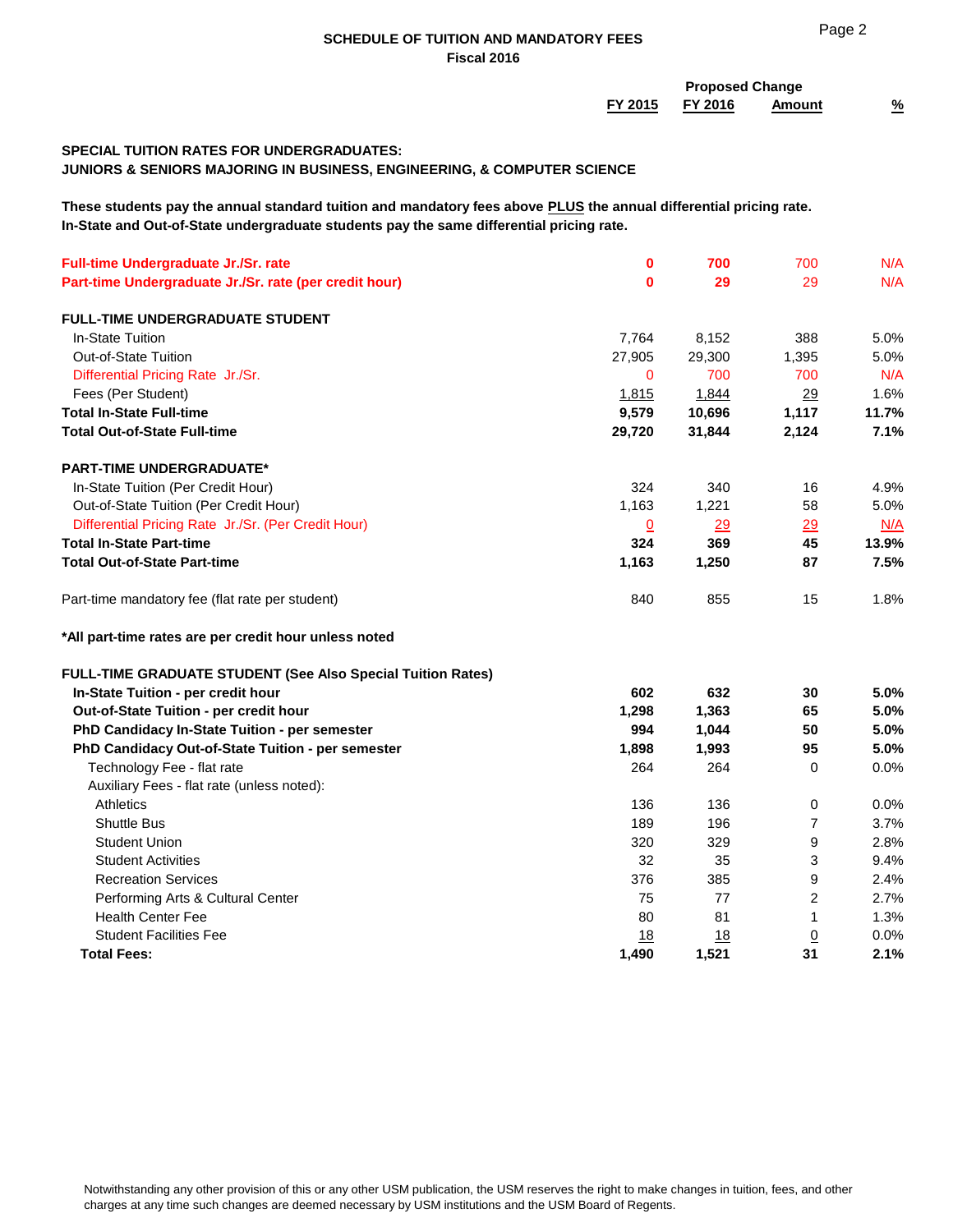|                                                                            | <b>Proposed Change</b> |         |                |               |
|----------------------------------------------------------------------------|------------------------|---------|----------------|---------------|
|                                                                            | FY 2015                | FY 2016 | Amount         | $\frac{9}{6}$ |
| <b>PART-TIME GRADUATE PER CREDIT HOUR (See Also Special Tuition Rates)</b> |                        |         |                |               |
| In-State Tuition - per credit hour                                         | 602                    | 632     | 30             | 5.0%          |
| <b>Out-of-State Tuition - per credit hour</b>                              | 1,298                  | 1,363   | 65             | 5.0%          |
| <b>PhD Candidacy In-State Tuition - per semester</b>                       | 994                    | 1,044   | 50             | 5.0%          |
| <b>PhD Candidacy Out-of-State Tuition - per semester</b>                   | 1,898                  | 1,993   | 95             | $5.0\%$       |
| Technology Fee - flat rate                                                 | 132                    | 132     | 0              | $0.0\%$       |
| Auxiliary Fees - flat rate (unless noted):                                 |                        |         |                |               |
| <b>Athletics</b>                                                           | 136                    | 136     | 0              | $0.0\%$       |
| <b>Shuttle Bus</b>                                                         | 95                     | 98      | 3              | 3.2%          |
| <b>Student Union</b>                                                       | 160                    | 164     | 4              | 2.5%          |
| <b>Student Activities</b>                                                  | 32                     | 35      | 3              | $9.4\%$       |
| <b>Recreation Services</b>                                                 | 188                    | 193     | 5              | 2.7%          |
| Performing Arts & Cultural Center                                          | 37                     | 38      | 1              | 2.7%          |
| <b>Health Center Fee</b>                                                   | 40                     | 41      |                | 2.5%          |
| <b>Student Facilities Fee</b>                                              | 9                      | 9       | $\overline{0}$ | $0.0\%$       |
| <b>Total Fees:</b>                                                         | 829                    | 846     | 17             | 2.1%          |

### **SPECIAL TUITION RATES:**

## **PROFESSIONAL GRADUATE PROGRAMS:**

 **(Full-time and part-time mandatory fees are at graduate rates listed above for programs at College Park. Add'l fees above the standard fees or exceptions to the standard fees are noted below.)**

#### **SCHOOL OF ARCHITECTURE PART-TIME GRADUATE STUDENTS - per credit hour**

| <b>PART-TIME GRADUATE STUDENTS - per credit hour</b>             |       |       |    |         |
|------------------------------------------------------------------|-------|-------|----|---------|
| Master of Real Estate Development                                |       |       |    |         |
| In-State Tuition - per credit hour                               | 789   | 829   | 40 | 5.1%    |
| Out-of-State Tuition - per credit hour                           | 1,089 | 1,129 | 40 | 3.7%    |
| Graduate Certificate of Real Estate Development                  |       |       |    |         |
| In-State Tuition - per credit hour                               | 789   | 829   | 40 | 5.1%    |
| Out-of-State Tuition - per credit hour                           | 789   | 829   | 40 | 5.1%    |
| School of Architecture Technology Fee (per semester) - Full-Time | 100   | 100   | 0  | $0.0\%$ |
| School of Architecture Technology Fee (per semester) - Part-Time | 50    | 50    | 0  | $0.0\%$ |
| <b>SCHOOL OF ENGINEERING</b>                                     |       |       |    |         |
| <b>PART-TIME GRADUATE STUDENTS - per credit hour</b>             |       |       |    |         |
| Professional Masters in Engineering <sup>1</sup>                 | 821   | 862   | 41 | $5.0\%$ |
| Distance Learning Engineering                                    | 1,015 | 1,066 | 51 | $5.0\%$ |
| Masters in Telecommunications                                    | 988   | 1,037 | 49 | $5.0\%$ |
|                                                                  |       |       |    |         |

<sup>1</sup>For remote sites, students pay a Distance Education Technology Services fee of \$150 per class and a \$66 per semester Technology Fee. They do not pay the standard auxiliary fees noted above.

### **COLLEGE OF EDUCATION**

| <b>PART-TIME &amp; FULL-TIME OFF-SITE GRADUATE STUDENTS - per credit hour</b> |     |     |         |
|-------------------------------------------------------------------------------|-----|-----|---------|
| Masters of Education. Masters of Arts. Doctor of Education and                | 610 | 641 | $5.1\%$ |
| Certificate Programs <sup>2</sup>                                             |     |     |         |

 $^{2}$ Part-time students pay a \$66 per semester Technology Fee. Full-time students pay a \$132 per semester Technology Fee. They do not pay the standard auxiliary fees noted above.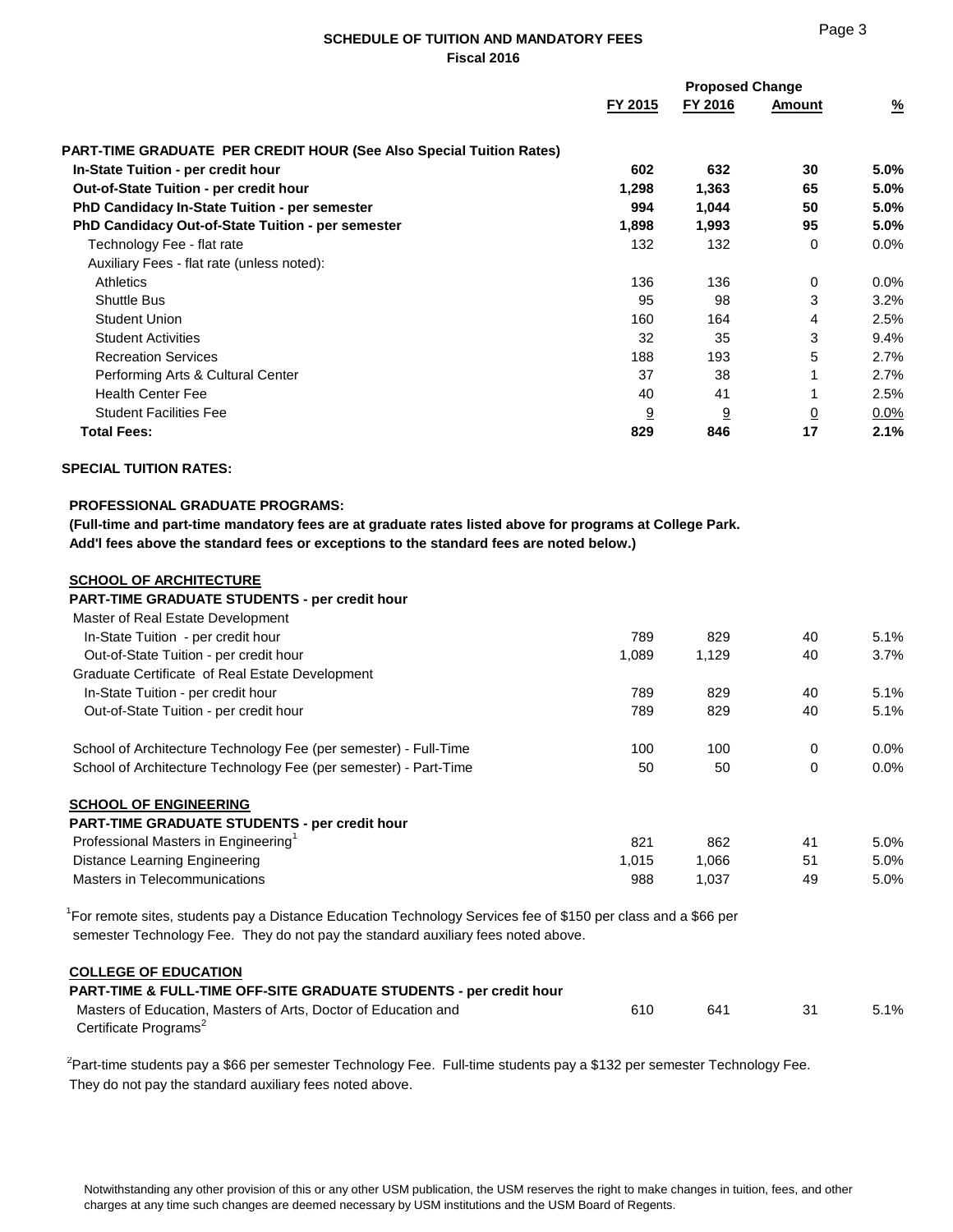|                                                                                                                                                                                                                                               | <b>Proposed Change</b><br>FY 2015<br>FY 2016 |         | <b>Amount</b> | $\frac{9}{6}$ |  |
|-----------------------------------------------------------------------------------------------------------------------------------------------------------------------------------------------------------------------------------------------|----------------------------------------------|---------|---------------|---------------|--|
| <b>COLLEGE OF BUSINESS AND MANAGEMENT</b>                                                                                                                                                                                                     |                                              |         |               |               |  |
| <b>MBA PROGRAMS</b>                                                                                                                                                                                                                           |                                              |         |               |               |  |
| PART-TIME and FULL-TIME MBA (Program in College Park)                                                                                                                                                                                         |                                              |         |               |               |  |
| In-State Tuition - per credit hour                                                                                                                                                                                                            | 1,465                                        | 1,610   | 145           | 9.9%          |  |
| Out-of-State Tuition - per credit hour                                                                                                                                                                                                        | 1,765                                        | 1,940   | 175           | 9.9%          |  |
| MBA Association Fee (Fall only)                                                                                                                                                                                                               | 375                                          | 650     | 275           | 73.3%         |  |
| PART-TIME MBA PROGRAM (Offsite programs) <sup>3</sup>                                                                                                                                                                                         |                                              |         |               |               |  |
| Tuition - per credit hour                                                                                                                                                                                                                     | 1,465                                        | 1,610   | 145           | 9.9%          |  |
| PT MBA Association Fee (Fall and Spring - each semester)                                                                                                                                                                                      | 45                                           | 75      | 30            | 66.7%         |  |
| <b>MASTERS OF FINANCE</b>                                                                                                                                                                                                                     |                                              |         |               |               |  |
| PART-TIME and FULL-TIME Credit (Program in College Park)                                                                                                                                                                                      |                                              |         |               |               |  |
| In-State Tuition - per credit hour                                                                                                                                                                                                            | 1,465                                        | 1,538   | 73            | 5.0%          |  |
| Out-of-State Tuition - per credit hour                                                                                                                                                                                                        | 1,865                                        | 1,958   | 93            | 5.0%          |  |
| MS Association Fee (Fall and Spring semester - each semester)                                                                                                                                                                                 | 50                                           | 50      | $\mathbf 0$   | 0.0%          |  |
| PART-TIME and FULL-TIME Credit (Offsite program) <sup>3</sup>                                                                                                                                                                                 |                                              |         |               |               |  |
| Tuition - per credit hour                                                                                                                                                                                                                     | 1,595                                        | 1,675   | 80            | 5.0%          |  |
| MS Association Fee (Fall and Spring - each semester)                                                                                                                                                                                          | 50                                           | 50      | 0             | $0.0\%$       |  |
| MS IN ACCOUNTING, INFORMATION SYSTEMS, MARKETING                                                                                                                                                                                              |                                              |         |               |               |  |
| ANALYTICS, SUPPLY CHAIN MANAGEMENT                                                                                                                                                                                                            |                                              |         |               |               |  |
| In-State Tuition - per credit hour                                                                                                                                                                                                            | 1,465                                        | 1,538   | 73            | 5.0%          |  |
| Out-of-State Tuition - per credit hour                                                                                                                                                                                                        | 1,765                                        | 1,853   | 88            | 5.0%          |  |
| MS Association Fee (Fall and Spring - each semester)                                                                                                                                                                                          | 50                                           | 50      | $\mathbf 0$   | 0.0%          |  |
| PART-TIME and FULL-TIME Credit (Offsite program) <sup>3</sup>                                                                                                                                                                                 |                                              |         |               |               |  |
| Tuition - per credit hour                                                                                                                                                                                                                     | 1,465                                        | 1,538   | 73            | 5.0%          |  |
| MS Association Fee (Fall and Spring - each semester)                                                                                                                                                                                          | 50                                           | 50      | 0             | 0.0%          |  |
| $3$ PT MBA, MS and Master of Science program students are charged a \$66 Technology Fee for 8 credit hours or less per<br>semester or \$132 for 9 or more credit hours per semester. They do not pay the standard auxiliary fees noted above. |                                              |         |               |               |  |
| <b>ONLINE MBA PROGRAM</b>                                                                                                                                                                                                                     |                                              |         |               |               |  |
| Tuition - per credit hour                                                                                                                                                                                                                     | 1,481                                        | 1,481   | $\mathbf 0$   | 0.0%          |  |
| <b>EXECUTIVE MBA PROGRAM - College Park Weekends</b>                                                                                                                                                                                          | 114.500                                      | 117.900 | 3.400         | 3.0%          |  |

| <b>SCHOOL OF PUBLIC POLICY</b>                                                                                         |        |        |       |         |
|------------------------------------------------------------------------------------------------------------------------|--------|--------|-------|---------|
| <b>FULL-TIME &amp; PART-TIME GRADUATE STUDENTS (including PhD)</b>                                                     |        |        |       |         |
| In-State Tuition - per credit hour                                                                                     | 735    | 772    | 37    | $5.0\%$ |
| Out-of-State Tuition - per credit hour                                                                                 | 1.601  | 1.681  | 80    | 5.0%    |
| <b>EXEC MASTERS PUBLIC POLICY Weekends - total program cost</b>                                                        | 45.000 | 47,250 | 2.250 | 5.0%    |
| <b>MASTERS OF ENGINEERING AND PUBLIC POLICY</b>                                                                        |        |        |       |         |
| In-State Tuition - per credit hour                                                                                     | 735    | 772    | 37    | $5.0\%$ |
| Out-of-State Tuition - per credit hour                                                                                 | 1.601  | 1,681  | 80    | 5.0%    |
| Full & PT - Masters Policy Studies: Public Adm. (MPS-PA)<br>(Flat rate per credit hour regardless of residency status) | 1.247  | 1.309  | 62    | $5.0\%$ |

Notwithstanding any other provision of this or any other USM publication, the USM reserves the right to make changes in tuition, fees, and other charges at any time such changes are deemed necessary by USM institutions and the USM Board of Regents.